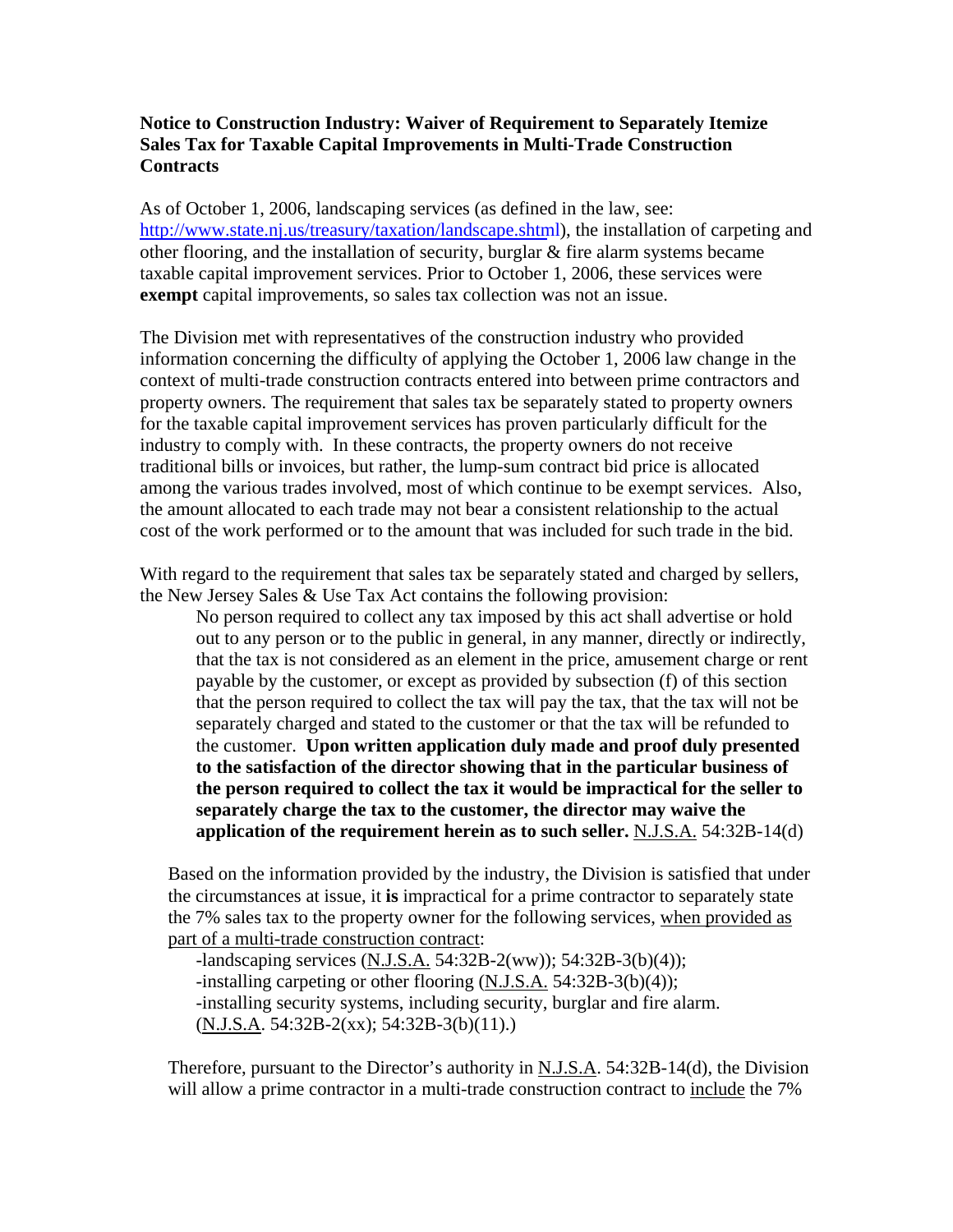New Jersey sales tax in the amount billed to the property owner, and waive the requirement that the tax be separately stated on any bills or invoices to the property owner. Although the tax is included, the prime contractor must report and remit the tax to the Division.

The prime contractor can only utilize the "tax included" treatment when billing a property owner for a taxable capital improvement service performed by a subcontractor **as part of a multi-trade construction contract**. Any contractor performing a taxable capital improvement service directly for a property owner must separately state and charge the sales tax on any bill, invoice, etc. issued to the property owner, just as with any other taxable service. In such situation, there is no argument to be made that the tax cannot be separately stated & charged.

## **Taxable Receipt**

In addition, because of the nature of billings under multi-trade construction contracts, it will be presumed that the tax base for these newly taxable capital improvement installations is equal to the amount that the subcontractor charged the prime contractor, excluding a separately stated charge on the prime contractor's bill for the subcontractor's actual cost of materials. If the subcontractor does not separately itemize the actual cost of the materials to the prime contractor, then the entire amount is subject to tax when passed through to the property owner.

For example, if the flooring subcontractor charges the prime contractor \$100,000 for the job and the actual cost of materials is itemized by the subcontractor as \$40,000, the sales tax that must be included in the bill between the prime contractor and the property owner for this service is 7% of \$60,000, or \$4,200. If there is no itemization of the actual cost of materials provided by the subcontractor on the bill to the prime contractor, the sales tax that must be included in the bill between the prime contractor and the property owner for this service is 7% of the entire \$100,000, or \$7,000. The prime contractor must report and remit this tax to the Division.

## **New Jersey Administrative Code-Rule Revision**

The current regulation states that taxable services performed by a subcontractor for a prime contractor are not subject to the collection of tax by the subcontractor, since the responsibility for tax collection is that of the prime contractor.

The Division is in the process of amending the regulatory provisions for the building and construction trades so as to require any contractor or subcontractor performing a taxable capital improvement to separately state and collect the sales tax from the person that they are performing the service for, regardless of whether such person is another contractor as in a multi-trade contract as described above, or the property owner.

Notice of this change in a subcontractor's tax collection obligation will be provided, along with an effective date, once the administrative regulation is approved for adoption.